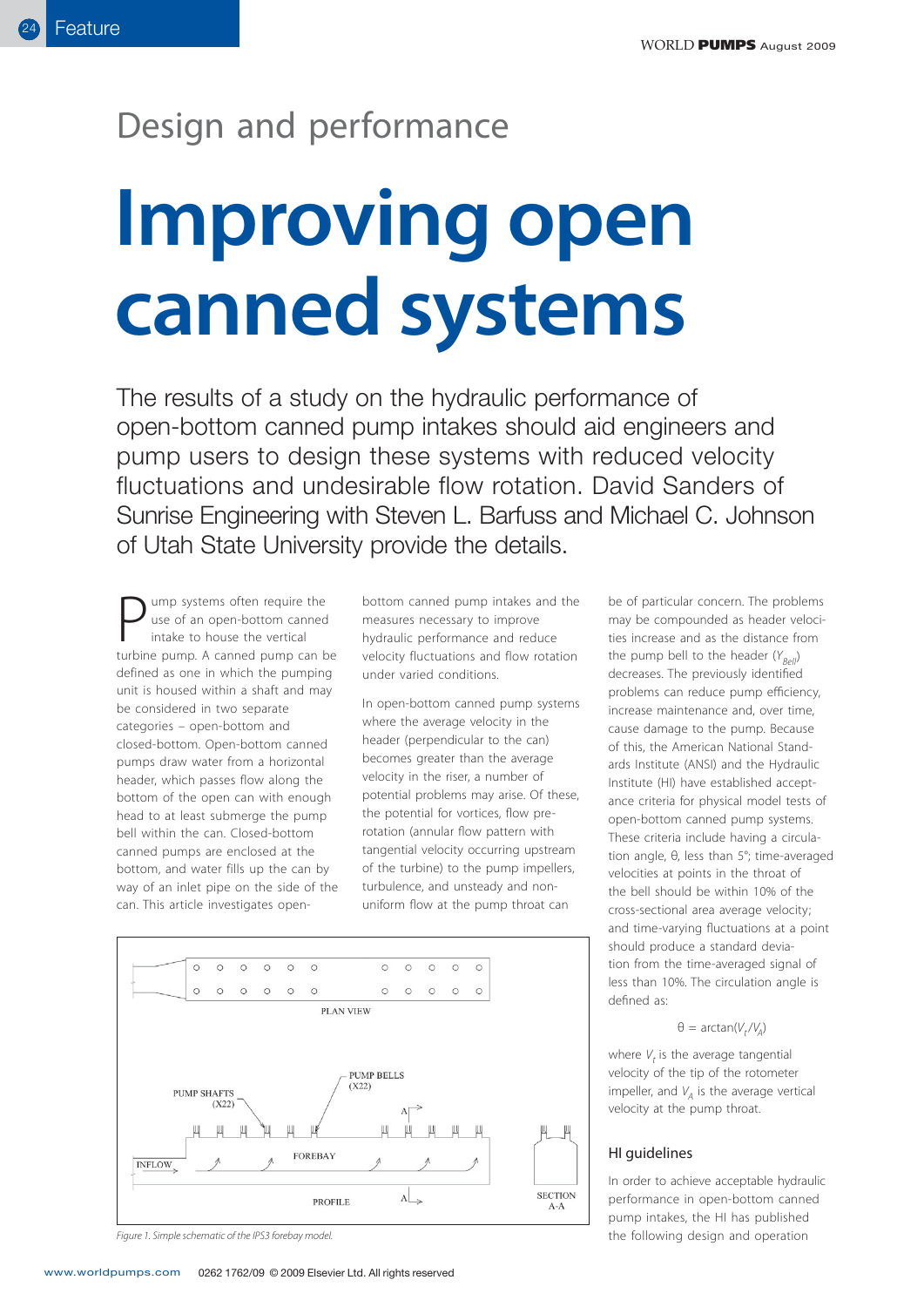guidelines for the benefit of the engineer and pump user.

- 1. A vortex suppressor is necessary to break up abnormal flow patterns ahead of the pump suction bell.
- 2. The maximum horizontal header velocity is 1.8 m/s (6.0 ft/s).
- 3. The maximum riser velocity is 1.5 m/s  $(5.0 \text{ ft/s})$
- 4. The minimum distance from the horizontal header to the bottom of the pump bell is  $3.0xD$ , where  $D$  is the inside diameter of the riser.
- 5. The pump must hang centred in the vertical riser pipe.
- 6. The minimum distance from the submerged pump bell to the water surface is 1.0xD.
- 7. Open-bottom canned intakes with flow rates exceeding 315 litres/s (5000 US gallons/min) per pump require a model test.

In researching this topic, any background or supporting information available was exhausted, but very little useful information was found. Therefore, data from physical models took on great significance in this study.

### Physical modelling

As a basis for research, the data from three physical model studies were used. The first was that of an underground chamber with a horseshoe-shaped cross-section, known as Intake Pumping Station No. 3 (IPS3), from which water would be pumped to a water treatment plant and then to a nearby city. In the IPS3 physical model study, a pump forebay (header) using 11 pairs of identical pump shafts (risers) connected to the top of the forebay was modelled[. Figure 1](#page-0-0) shows a schematic of this model.

The second model study used was that of Intake Pumping Station No. 1 (IPS1). The setup of IPS1 was similar in design to that of IPS3, but it had only 10 pairs of pump shafts (risers), and the forebay (header) had a much smaller cross-sectional area and, consequently, a much higher header velocity than IPS3. A schematic of the IPS1 forebay model is shown in Figure 2.

The third model study included a single acrylic pipe (riser) that branched perpendicularly off a 61.0-cm (24-inch) line (header). This model was used to determine the similarities between the IPS3 and IPS1 data.







Figure 3. Schematic of the research model test setup.

Figure 3 shows a schematic of this research model.

The objective of this study was to determine system configurations that fall outside the HI guidelines. This makes it possible to install pumps closer to the header or operate the system at higher header or riser velocities than the HI guidelines suggest.

#### The models

The pump shafts for the models were constructed of clear acrylic tubing, which enabled the observation of the flow conditions to the pump bells, including vortex formation and persistence as well as other flow rotation. The pump throats

and pump bells were also constructed of acrylic, using moulds to form the bells. The pump bells in each of the three model studies were tested with and without vortex suppressors. [Figure 4](#page-2-0) shows an example of the vortex suppressors used in these model studies.

Acrylic turn columns were fabricated and connected to the pump bells, allowing the bells to be rotated within the risers a full 360°. These turn columns allowed for the collection of velocity data at any position along the circumference of the pump throat using a single permanently mounted Pitot tube and static pressure tap. These instruments were used to evaluate the potential for velocity fluctuation and flow rotation problems at each pump throat. Differential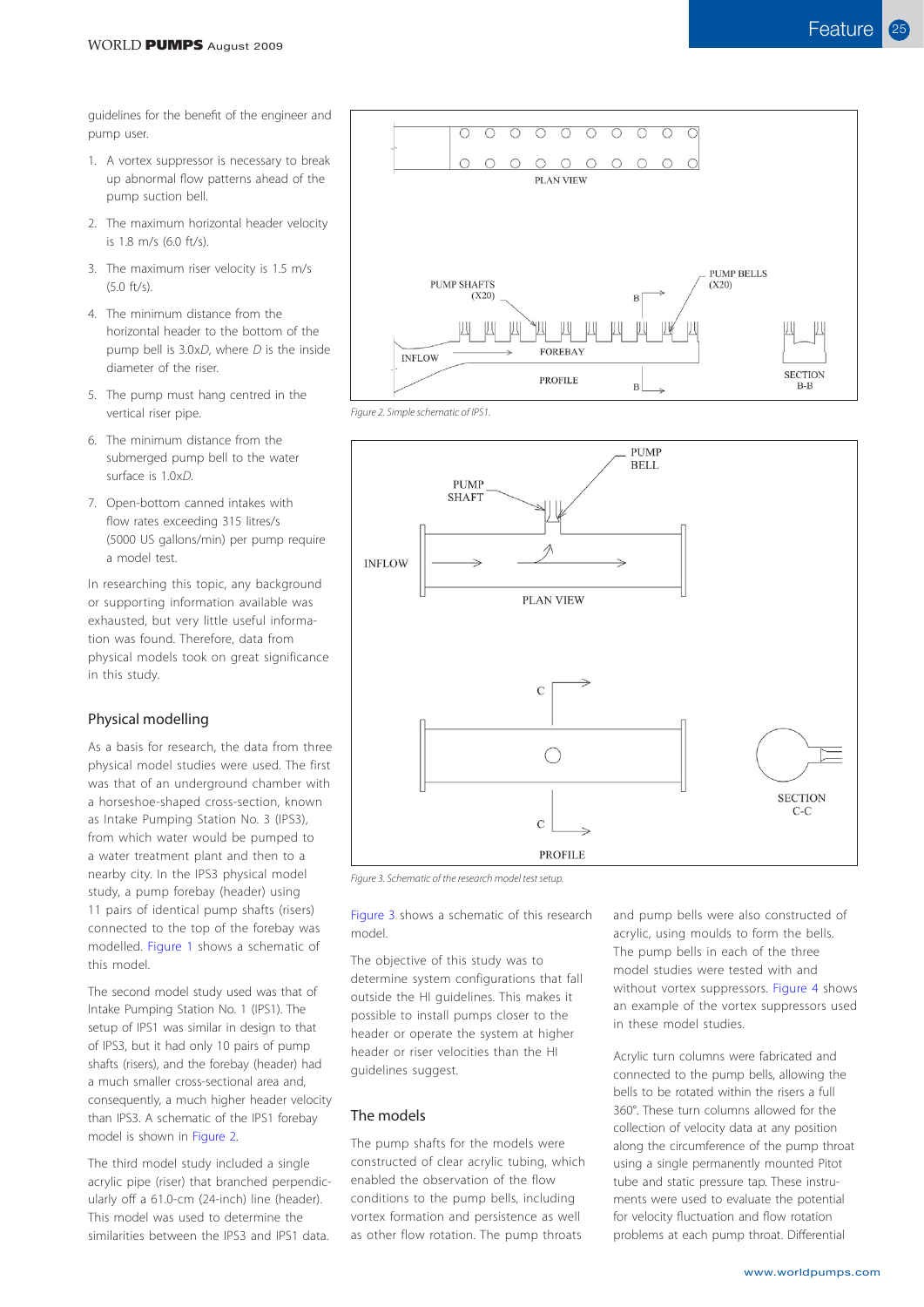<span id="page-2-0"></span>

Figure 4. Typical vortex suppressor used in each of the three model studies.

pressure transducers, which are accurate to 1.0%, were connected to each Pitot tube to measure the velocity head. A rotometer, as described in the HI Standard, was mounted in each pump throat. These rotometers were used to detect rotational flow entering the pump throat, enabling the calculation of the circulation angle.

Flow rates through the models were measured using calibrated orifice flow meters capable of reading to within 0.5%. For low flow rates, a weigh tank was used to

increase the accuracy in the flow measurement and flows were regulated using control valves.

#### Conditions investigated

With three variables in this study  $(V_{r}, V_{h})$ and  $Y_{\text{Bell}}$ ), the ratio of  $V_r/V_h$  was used to create a dimensionless control parameter that would facilitate the comparison of different test scenarios. In this ratio,  $V_r$  is the flow velocity through the riser, calculated immediately upstream of the bell in the shaft, and  $V_h$  is the flow velocity through the header, calculated immediately upstream of the riser. This velocity ratio was used in comparing the hydraulic conditions at varying  $Y_{Bell}$  distances. The tests run on each model had a  $V_r/V_h$  ratio range of nearly one order of magnitude. The research model was tested with  $V_r/V_h^{}$ ratios ranging from 0.15 to 1.23. In the IPS1 model study, the ratios ranged from 0.58 to 5.8, while in the IPS3 model study, the  $V_r/V_h$  ratios ranged from 3.5 to 34.8.

While it would be desirable to operate each model over a wide flow range, physical limitations restricted the range of possible velocity ratios. Therefore, while  $V_r/V_h$  ratios in the IPS3 model reached 34.8, Figures 5-7 only show ratios up to 8.0 because the IPS1 model and the

research model were physically limited to ratios lower than 8.0. All IPS3 tests with ratios higher than 8.0 yielded results within the HI Standard.

#### Test results

Figure 5 (a and b) shows the velocity fluctuation and Figure 6 the velocity distribution, while [Figure 7](#page-3-0) compares the circulation angle calculated for each test condition. All these figures also illustrate the published HI standard in reference to the actual test data for comparison. The figure icons differentiate between specific model tests and describe the distance from the pump bell (in riser diameters) to the header (#xD).

As illustrated in Figures 5 and 6, the velocity ratio had a direct effect on the velocity fluctuations and the mean velocity distributions, with or without the vortex suppressor. The apparent uniform trend of the data for the velocity distributions and the velocity fluctuations both with and without the vortex suppressor is noteworthy. It appears that at higher velocity ratios, the distance from the pump bell to the header  $(Y_{Ball})$  has a less significant impact on the system. The circulation angle [\(Figure 7\)](#page-3-0) was reduced by the addition of the vortex suppressor.



Figure 5. Standard deviation of the velocity fluctuations measured (a) without a vortex suppressor, and (b) with a vortex suppressor.



Figure 6. Deviation in the mean velocity distribution measured (a) without a vortex suppressor, and (b) with a vortex suppressor.